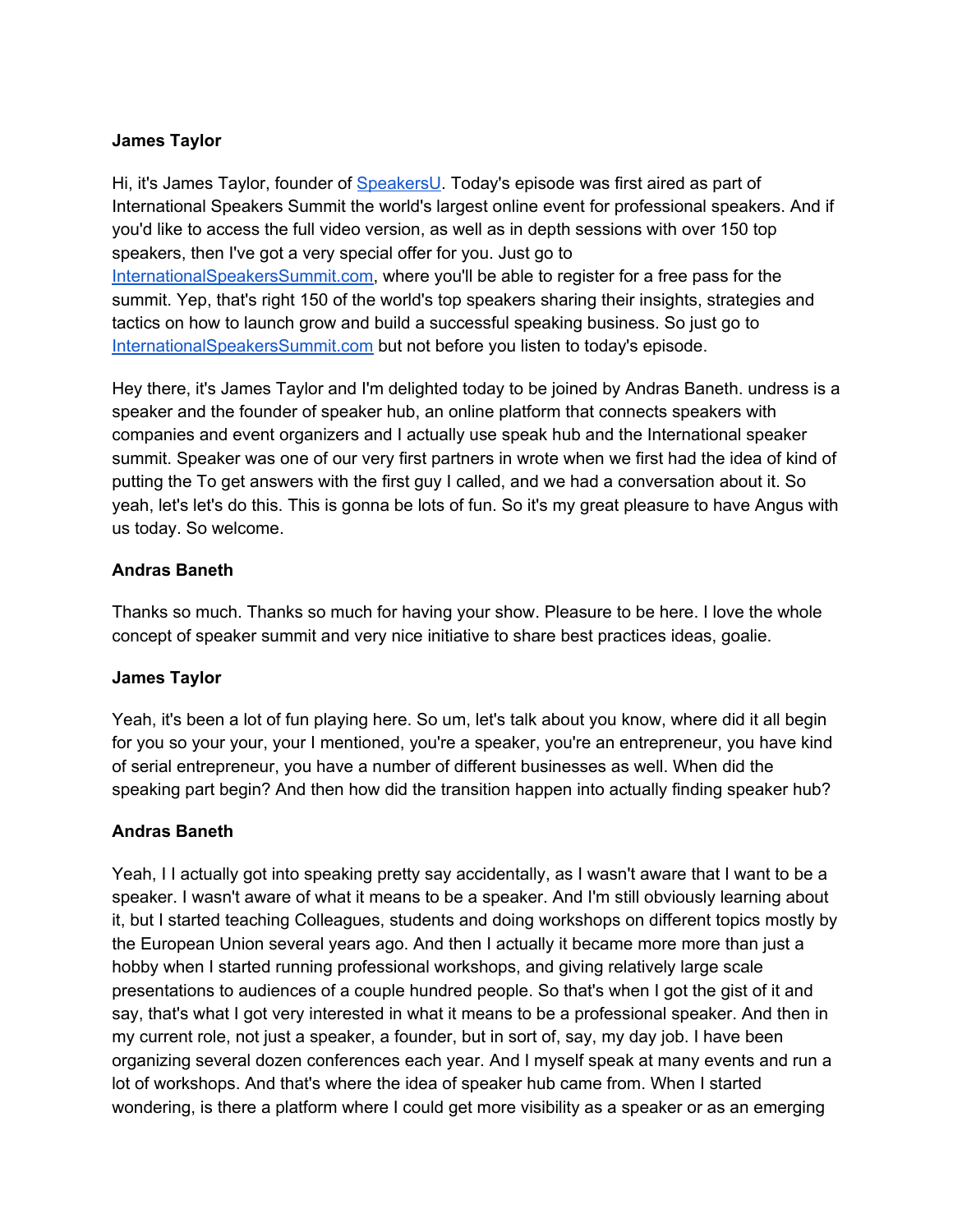speaker and also to find opportunities where I could pitch myself. And then on the other side speaker how being a marketplace not a bureau, I was looking for ways where event betters can source speakers on all levels, whether it's an emerging speaker or someone who's relatively new to speaking, but have a subject matter expertise, or someone who's more established, but may be less visible to event writers in Europe if the person happens to be American or other parts of the world. So I wanted to create a global platform where this is very smooth and easy to have that supply and demand meet. And when

#### **James Taylor**

did you see that they can have gaps in the market? Obviously, there's, there's kind of other obviously last speaker bureaus. There's loser speaker bureaus out there. Some are very good, some are less so. But where did you see the role of speaker hub fitting in that overall marketplace that was going on?

#### **Andras Baneth**

Well, we never looked at us ourselves as bureau because bureaus are actually partners. of ours, not many, but we do have quite a few and various other associations. But we wanted to create a space where we don't have a business model that is built on a commission fee. We want it to empower speakers and, and model it more like LinkedIn than a classic euro or agency model. So we really want to be a very in what is a very broad and welcoming platform to speakers of all levels of expertise, and bureaus as well as organizers. So we welcome the whole range of of professionals and those who are up and coming or the beginning of their career.

#### **James Taylor**

And in those kind of early days as you were starting to research about the challenges, both the speakers and also event organizers. What are those 2am problems that each of them have? There's two different groups, what are the thing that we can wake up worrying about and trying and trying to solve and and how did how did really can speak how Look taken help with those.

#### **Andras Baneth**

It's the first time I hear this nice expression, but I'm probably gonna steal it, then some copyright the 2am problem. It's a really good one. I think the speakers really I think their number one concern is, is really finding their niche or niche if you prefer the American way of where they want to position themselves. And that's obviously number one. But then comes the next point of how can they market themselves? How can they make themselves more visible and interesting to event planners? So we've published over 100, blog posts and articles and best practices and interviews and various content pieces to answer that question, and try to dissect it up to down to the to the most. Let's say the tiniest details to look at presentation techniques all the way to pitching themselves or whether they should speak for free or not. And that's an evergreen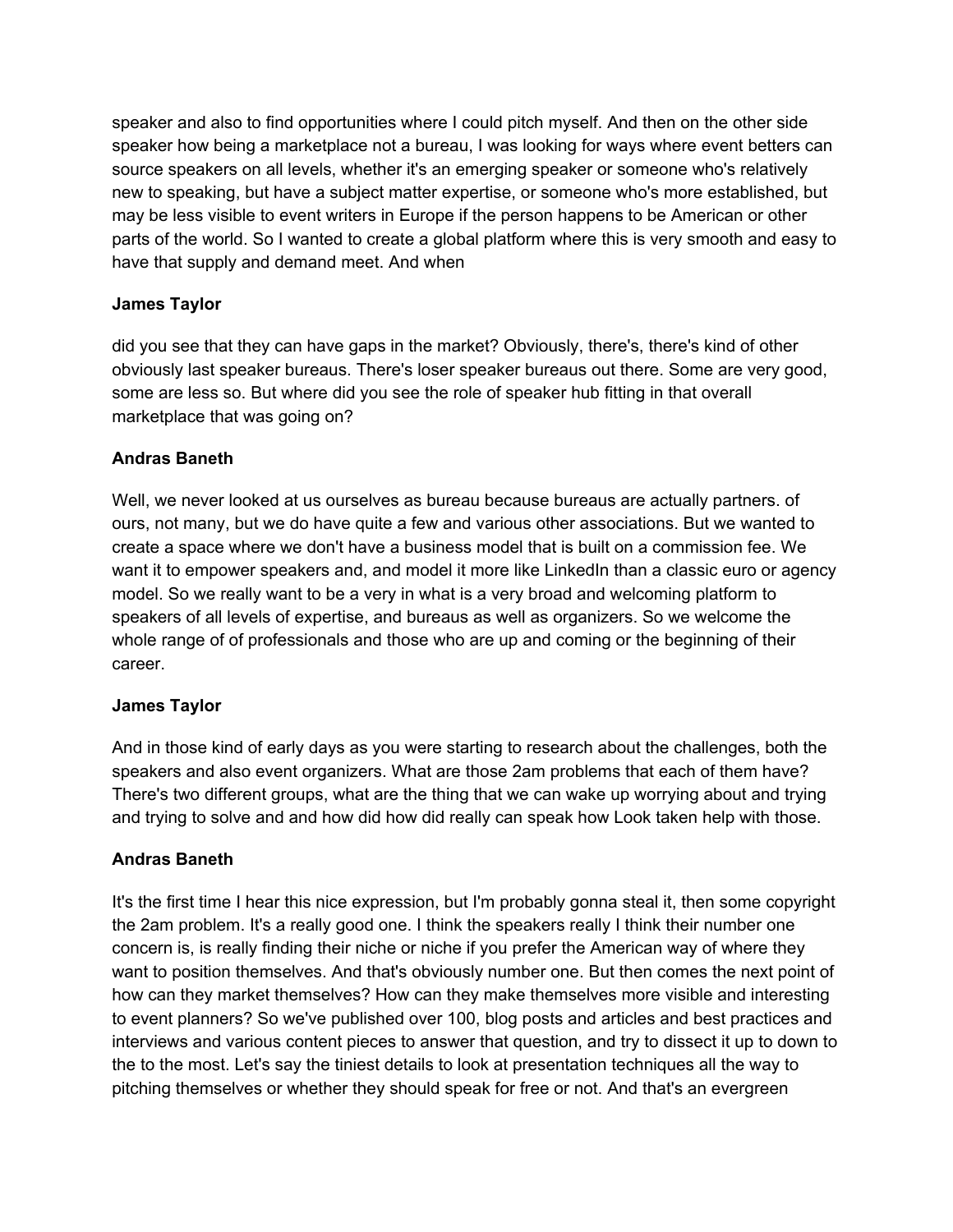question something we can Come back to so we're trying to provide very very good practical pieces of advice to speakers. When it comes to organizers I think the number one question and that's that's associated business problem we're trying to tackle the number one questions organizers have is can I trust this person? And obviously it's a very broad topic of of trust, but trust in the sense Can I trust that this person has the skill the ability and the knowledge to to while an audience and once the answer is yes comes everything else are they easy to work with? Are they flexible? What about their budget? What about their credentials and everything else? So this is the the the question we try to answer by providing all the tools on our platform on speaker specifically, but even beyond speaker of any speaker once to answer these questions when they are applying for an event. So to showcase testimonials or or reviews, they want to showcase a video to prove how they are on stage. They want to provide External links or publications to show that they are subject matter experts. So there are many elements to speaker's credibility. And we're trying to get to that.

#### **James Taylor**

I guess where the power of that is obviously, most speakers like 99% of speakers will have their own website with their own speaker page on their own website and everything. But it does for them, the event planner site does involve going to lots of different places and going here, there and everywhere to find all those. So I guess like like any good marketplaces like Upwork, if you think about, you know, outsourcing, it kind of brings you kind of actors that, that place to allow, you know, the exchange of ideas, information, knowledge, and opportunities as well as kind of going back and forth. One of the things I noticed that I thought was really interesting was and this is from the event planners, I like, do it of organized conferences as well. And, for me, I always found it very challenging the amount of inbound, coming in all the time how to sort and sift, you know, we didn't that's the event and then you'd get so many people kind of coming in. And it was never just an easy way of being able to kind of have this it was coming as emails, it was coming in his facebook messages, there was all kinds of different ways that were coming in, I noticed that you have kind of built some tools there for for the event organizers to help them, you know, better do that whole process of getting those those proposals in from different speakers.

# **Andras Baneth**

Yeah, that's right. And as you mentioned, I think especially there are two challenges or two problems there. One is managing the sheer volume of applicants to an event so if you've ever organized anything relatively large scale and especially if you put out an open call for speakers, you know that you're going to be inundated with with applicants, which is great, but then comes up. Problem number two is everybody sends in their pitch or links that are profiled in various in various different ways very different packaging. So it's very hard to compare apples apples with apples and you end up having some people sending an Excel sheet and another person just pointing to their LinkedIn profile. So it's hard to really compare them in an efficient manner. So that's the other thing we were trying to do is, is we not only give a platform for speakers to showcase themselves, but event planners can put up a clover speaker on our own platform, so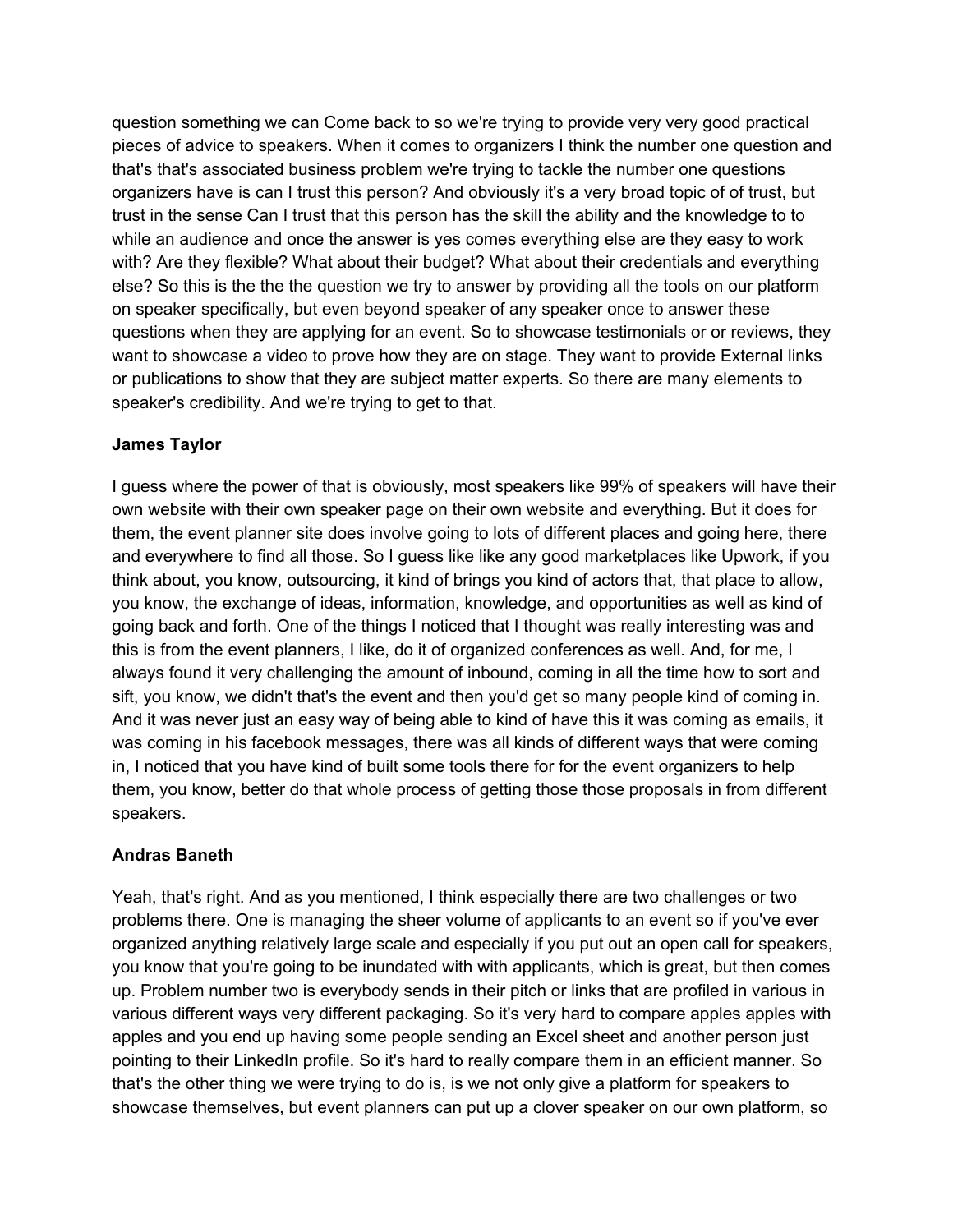speaker up directly, and they can manage the applicants just like Upwork and many other platforms of that kind. So then they see all the applicants in in a relatively standardized manner, which again, some speakers might challenge that and say, Hey, I'm not a standardized speaker. I'm very different from others, which obviously, is is very much respected. It's about the application. It's a fingerprint of resumes, having a relatively standard format, so it's easy to see who's the best fit. So we're providing that that listing and that those tools where the event planners can truly parse through the applicants do or shortlist reach out to the ones that they want to engage or enter into a dialogue with, and especially we're helping the mouth Federer's find the most relevant speakers. So speakers would have specific keywords on their profile, they would have specific description about what they talk about, and a lot of other pieces of information that the manufacturers can sort of show if the speaker says, Well, I don't speak for anything less than \$5,000. Well, that again, and even better, who has that budget could easily find those speakers, but if they put it out better only has a much more limited budget, or maybe no budget at all, they're not going to bother that person by asking them. So it's we're trying to optimize that experience that everybody can find the best fit both of the organizer side and the speaker side as well.

#### **James Taylor**

So this might might be maybe the more controversial aspects of any marketplace. I think about some like Uber for example, it It definitely puts the buyer in the strongest position because they have much more information, usually much more openness of information to be able to make comparisons as well. And I'm wondering I saw this happen within the music industry companies like Sonic bids for example. It created a really great marketplace that allowed bands in that case to create their one pagers and a promotional site and also festivals and events to be able to say hey, we're looking for speakers. And something something quickly happened there. Which was then the the festivals in that case the events said actually, you know, we're going to turn it from just being this is a cost for us to like to try and find these potential speakers to this is a rep potential revenue stream. So the they didn't say okay in order to pitch us to consider you for your for our, our festival, you know, you have to go through the this platform that we use which is Sonic beds, and you have to pay X amount in order to be pitched for the for the for the festival. You Now can you see that happening with obviously with this speaking is such a broad is the the high end keynote is one side. And also you've got things like platforms because people that that will often speak for free in order to sell something on the back of the back end of it as well. But can you see that happening in that in that more transparent type of marketplace?

# **Andras Baneth**

Right. I think it's a very interesting, interesting comparison. But I think the speaking business is somewhat different. And I'll tell you why I think thing this way and feel free to challenge that. But in my view, obviously, there is one discussion around the format. So you mentioned it could be a keynote, it could be a workshop, it could be an after read or speech. It could be any sort of inspirational talk. It could be a district meeting of an association, there are many, many formats.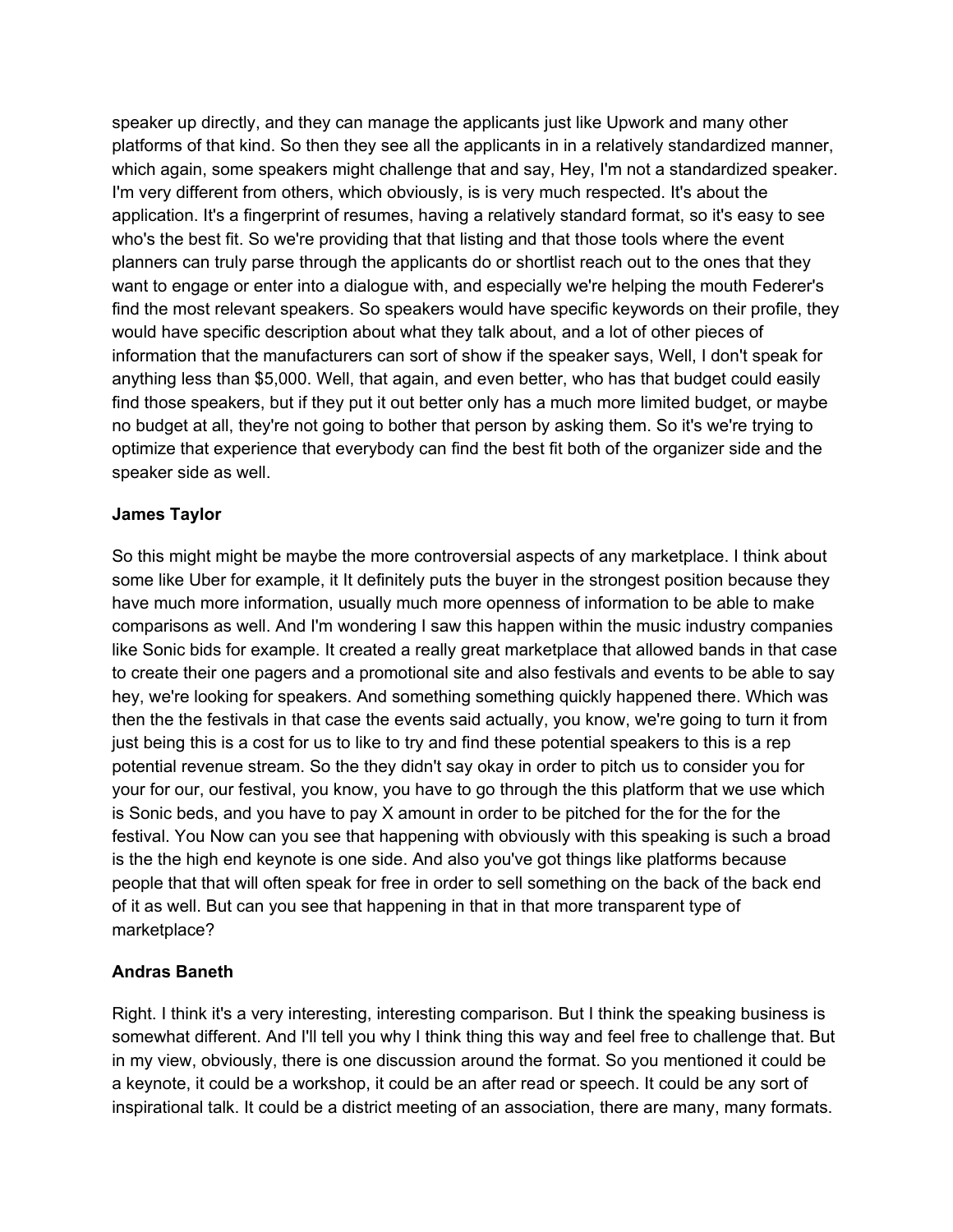I think what's more important though, is really the substance. So if you happen to be a technology company that deals with startups are even more narrow, that say startups in Africa and you're putting together an event on. Here's a recent example of her failing forward. And it's a nice concept though, despite failing in the startup unit or long lessons, and perhaps her next venture just succeeds. So for instance, if you're an event planner and putting together an event for startups in Africa about failed initiatives, which eventually succeeded or followed by some success, I think that's much more specific. So finding speakers for that specific topic is is more, let's say, more unique, and then I don't think that speakers would be expected or could be expected or speakers would be happy to pay for a bit. It's at the minimum, they could be granted a platform and to speak for free. But obviously, the more specific their expertise is, the more let's say respected professionals. They are obviously that massively affects their feed. First of all, they can charge a fee. And that is, effectively, I think, most speakers do have the expectation that there's going to be a lot of inbound requests for them to speak. And at least most of the speakers I've worked with or my experience, it's more, it's more an exception than the rule. So this is not about you passively, just sitting around putting up a couple of videos and and hoping for the phone to ring if they need to proactively get that started. And of course, if they give a great speech, and they they, they slowly but surely build up their speaker persona and a profile that it can snowball into, into something like that, and we're trying to help speakers kickstart it and not just those at the beginning of their careers because we had some pretty high profile speakers getting hired through us but still having that discovery when an event that is looking for Someone knew someone they may not have heard of, and not necessarily just a person who has the best search engine optimization or runs the most creative Google ads. So someone that they might just find serendipitously. But really someone they can find the instructor man or someone they may not have heard of, but could be a great addition or brings color to their next event.

# **James Taylor**

So we've been speaking about Speak up, and why don't we dive in. And because I think it'll all become much clearer to people once they kind of get in there and they see how it works. And if people haven't been on the speaker hub before, I think it's you can kind of open your eyes up to things.

#### **Andras Baneth**

So basically, the idea is is really geared towards the band planners who come to the site first. And we make it very easy for them to search and while as a slogan says, find the perfect speaker and making sure that they understand that we don't charge a commission fee so it's easy for them to find to reach out to and enter in dialogue with speakers. So we have a couple of feature speakers here who have pretty robust profiles or achievements and that's randomly selected from from a pool of speakers. And then we have various organizations for working with or have worked with or have source speakers or have speakers themselves. And then here we here is our sort of knowledge base where we showcase either success stories and a lot of a lot of thought leadership pieces on say stablishing yourself as a credible speaker or topics such as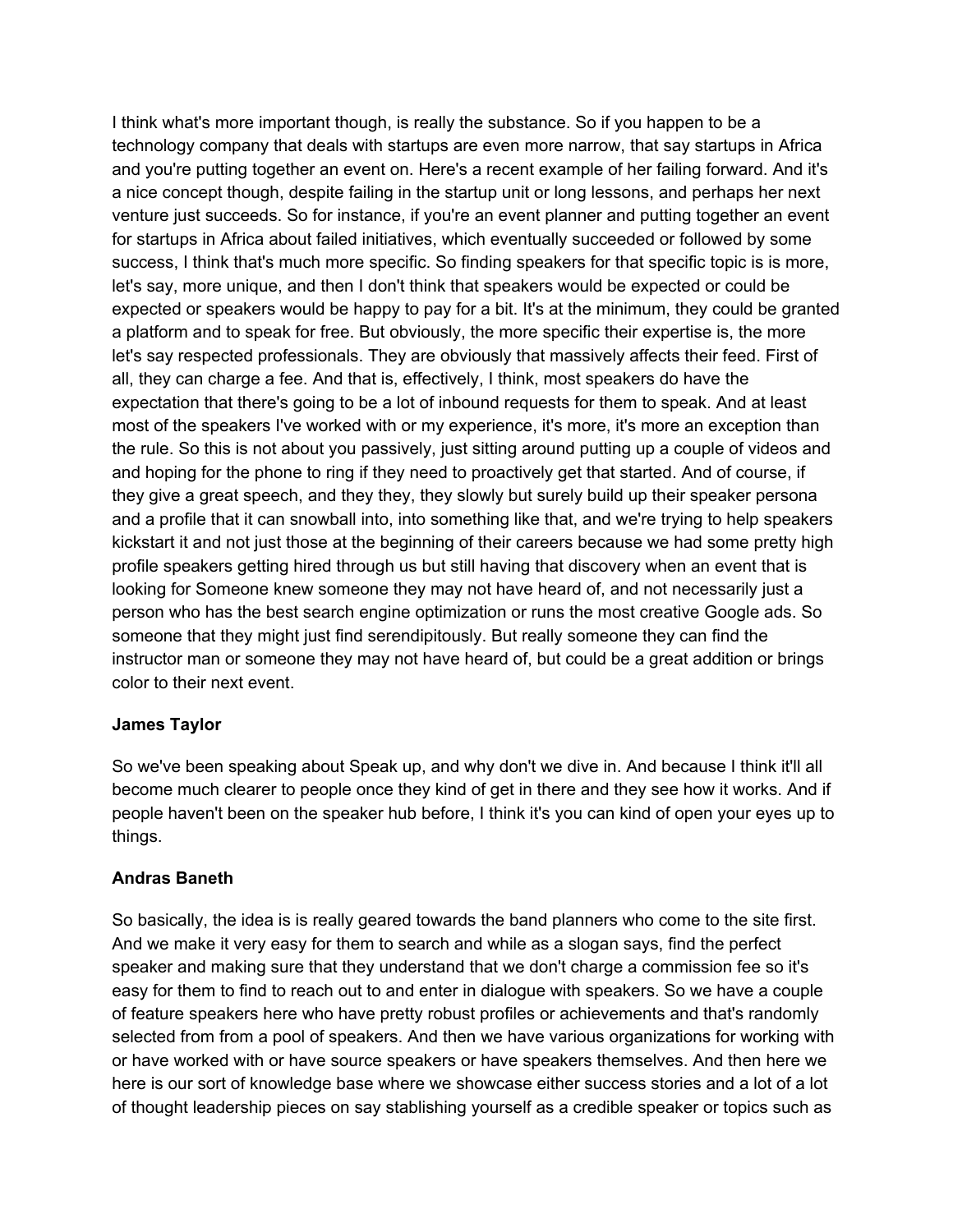that's a how to use YouTube Canva SlideShare to read market, repurpose your presentation. So there's a lot of useful articles and content pieces that you can find by going back so for speakers, they are listed on this page where on the left side, you can really search by the look at country topics, what they are available for the type of events As they speak, so let's say you're looking for a German speaker, you can just filter according to that someone who's got a fee between 1000 \$505,000. And then I have all the speakers listed here. So this is on the organizer side, mostly, but then on the speaker setup, how, because I presume most of the participants in your event are speakers. I think this is the most important part where the speakers can really showcase their best self, and making sure that they look interesting and convincing enough for the event planners, so you can have a nice profile, which is really geared towards your speaker persona. So in that sense, it's different from LinkedIn where well, let me let me take another speaker who's got a even more robust profile. So for instance, a speaker whose whose LinkedIn profile have been fairly generic But on the speaker how they can really talk about what makes them unique as a speaker. So they can provide here all the languages they are available to present in their fee. Obviously, it's not carpet stole so it gives just a rough indication of how much they are going to charge. Then you have a short description of the background. The most important part is truly the media section. The one you see here in the middle, where I am very much encourage and the system also nudges speakers to upload a video, at least one video and they can upload photos, they can upload a one sheet and presentations if they have some to showcase and then the next day is the other very important part of testimonials as third party validation that truly shows that this person is not just claiming to be a rock star, but they actually do a great job and we have our way of verifying these testimonials to make sure ga credentials hold. And then other speakers and organizers can recommend another kind of speaker or add to testimonial that we can then verify. So it's basically the whole concept is what is their topic of expertise? Are they good on stage? That's what the video answers have debuted Endor supported by others, and what makes them unique as a as a speaker representative. And we're very transparent, very, very open. We give all speakers the possibility to point to their website and our social media links. So we're not trying to monopolize their membership in any way because Exactly. Our business model is not to keep a closed loop for the transaction between the speaker and the organizer. It's really about providing more visibility to our speaker community.

#### **James Taylor**

And one of the things I like about this as well the the testimonials part, so I know having done it myself, you You think that the way that works is you enter the testimony and you have to put the email address I think it is of the person that's giving the testimonial. So you you go and check the office and you check to make sure and there's so I think what will be interesting as time goes on, as you build more and more of these is almost going to be like a TripAdvisor for speakers. It's gonna, it's gonna help people kind of see the good now, in any case, you know, that's there's, there's there's dance, I know that the best speakers are always very, very active,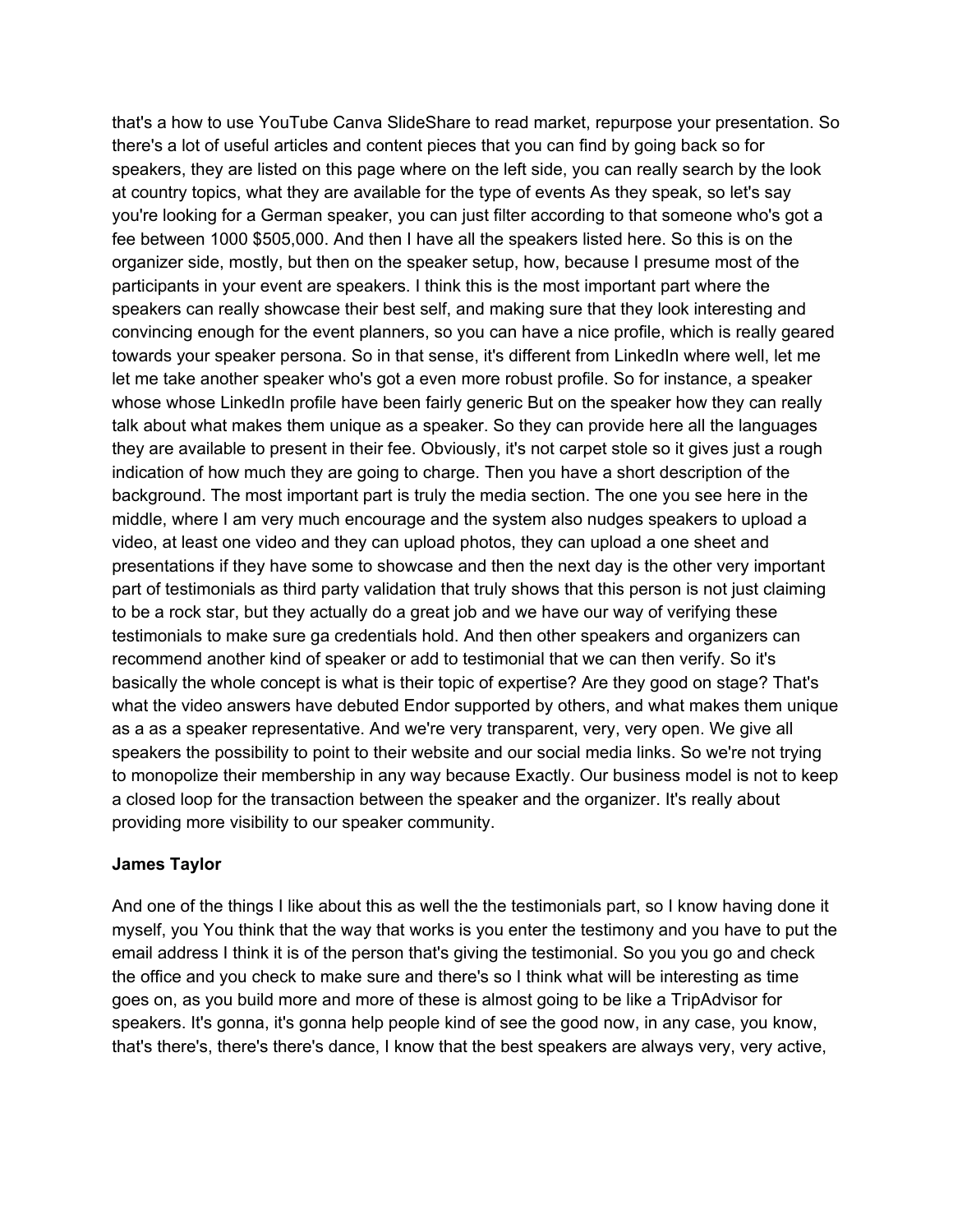trying to get those testimonials, whether it's video written, audio, anything, that's one of the biggest thing that we try and do.

# **Andras Baneth**

Yeah, I'll show you my my profile. That's something we just rolled out. It's just a tiny little development, but I find it pretty cute, is you can now embed tweets and videos as testimonial or someone else. So here I gave a TEDx talk a couple of weeks ago, or about a month ago. And here you can see that this is an embedded tweet of feedback. About my talk, which I think it's a, it's a nice little feature because again, it's all about third party validation that all the non planners want to know that you are not just claiming to be good, but you actually have been positively reviewed by others. So there could be a tweet and you could even add video testimonial into into that part. So that's that's exactly the direction we're going. So for instance, if I scroll down, okay, it's not displayed right now. But now we added a new section where you can share documents with your audience. So you can share your presentation, or point them to various links as a follow up to your talk or to your workshop. And very soon you and it can be password protected, or it can be public out in the open. And when you share that link with the audience, what you can do is actually ask for a testimonial from the people who download those content pieces. So let's say you give a talk and you share presentation with the audience and you in return so to say you ask for a gospel testimonial from the ones who accept that page. And another thing reading again, helping speaker trying to understand their needs is really too They can even add a lead generation for. So for instance, you've just given a great talk or you are live on stage and you share the document your slides with the audience and say that for them to access it, they need to provide their email and their and their name. So you can follow our build marketing list as a speaker so you can follow up as a result.

# **James Taylor**

And we'll be fine. All the speakers that have been most successful in using the platform have had the greatest response, what are some of the key things that they do when they're building their platform that you just have to have them if you want a successful profile?

# **Andras Baneth**

Well, the most important thing is really to have a robust profile. So fill in all the information and make sure that it's as complete as possible, but by far the most important Are is the media section. So if you have photos showing you on stage, you have videos, what are just an intro or your or your showreel or whatever it may be have those those, that's what the organizers will be looking at first and foremost, and then making sure that it's again, it's really robust. And, and a very common mistake that I see for many, many speakers who join speaker out is they're not specific enough about the business value they can deliver to organizers. So they might say, well, I talk about I'm a motivational speaker and I talk about energizing multinational teams. And I think at least in my experience, it might be a little too broad and a little too abstract. So an organizer comes and says, Oh, that's the kind of speech you give. A lot of other people give that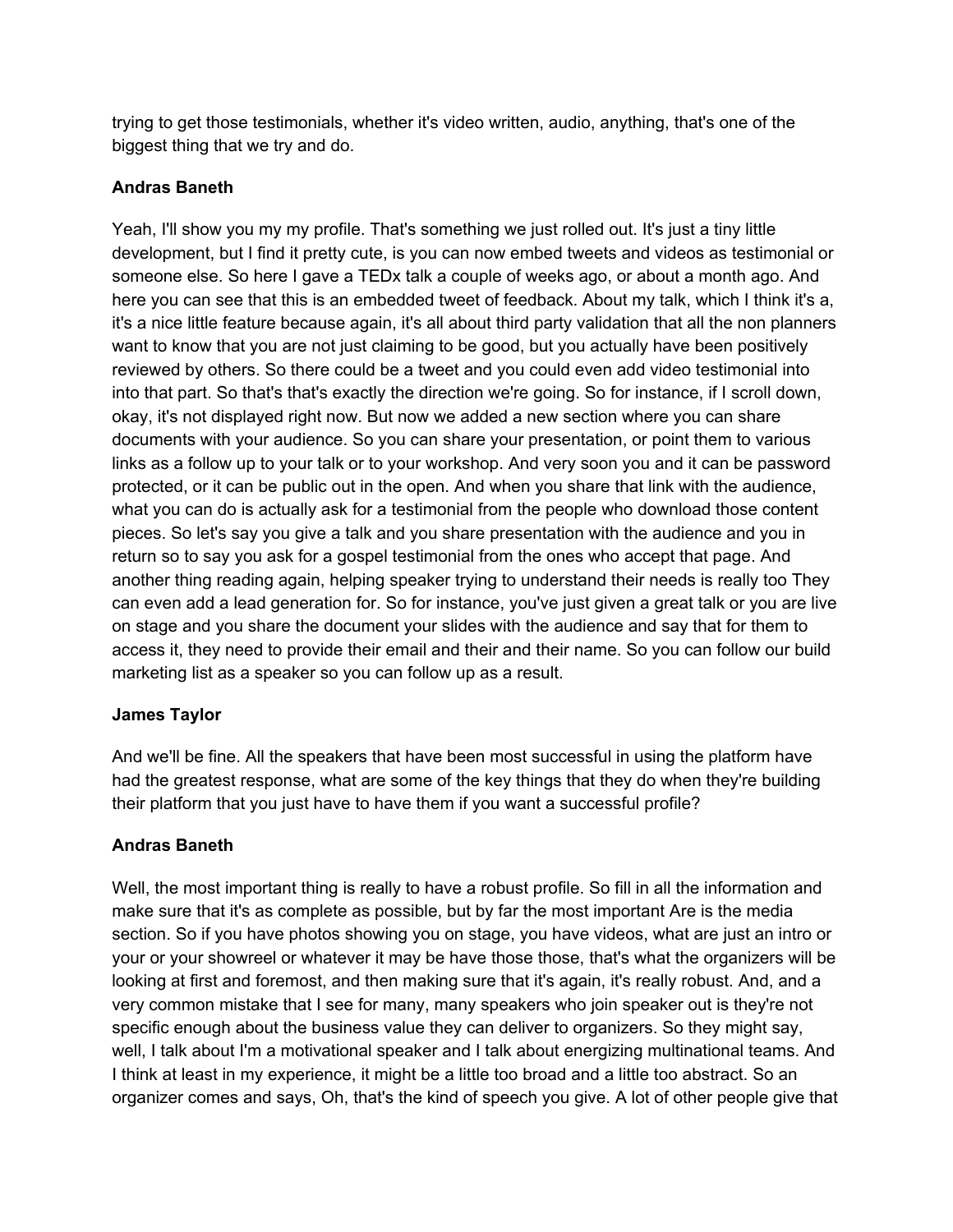to. So what makes you unique and it does require a lot of crafting, and Thinking to be to be put into it, because that's how you will stand up.

# **James Taylor**

And I think I mean, that's no different from, you know, the because in the world of speaking where you have, so an organizer has so many different choices of speakers, you have to have that USP, you have to have that thing that stands out. And this is just like, this is just the online version of it really, there's gonna be going on, but you always have to be very, very clear about what the value proposition need the USP. I'm looking here just now like as I speak at my eyes are instantly drawn to the organizers tab there. So that shows that how that works.

# **Andras Baneth**

So basically, perhaps even before the organizer that showed the event, because the events we used to call that call for speakers because that's what it is, but it was just a lot of words. So we we agreed on just calling it events. So these are not simply event listings that you would find on several dozens of other websites, but these are effectively open calls for speakers and We get a lot of organizers who find us and they put their calls on our site. And we also proactively reach out or find call for speakers that we aggregate and put everything in here. So we want to be this one stop shop for speakers to come to and say, Okay, I'm looking for an event, perhaps I'm traveling to say, to Ukraine, or I'm traveling to, to British Columbia, and is there something out there. Or it could be in a way that I'm just looking to scale my speaking business or I'm trying to get more expertise or more platforms where I can speak at So what could be a good fit for my expertise and my availability, and just generally what I'm what I'm looking for, so that's what we put it here. And then you can see the left side are different ways to filter down to parse through that to go through those those different events. Now, admittedly, the vast majority of events we have here are free, and again, it's a whole new discussion and I'm sure many of your guests will be discussing that whether you should speak for free or not. We just have a very active discussion on that on the need to speak for BSP per LinkedIn group of givings just, it's a very vibrant community, our guests a great input so much give great input on the pros and cons are different considerations. So again, just because an event is free, it can bring so much to a speaker depending on where they are in their in their career or what what exactly they are trying to achieve or how they are monetizing their speaking activity, whether there's something in the back or sell books or

# **James Taylor**

there could be many other ways. I mean, I always think, you know, the, the, I think about it as a it's not an either or, in terms of the free and the paid speaking I'll I will sometimes do free ones for two reasons. One is if I I'm working on a new keynote, and I just want to get out there and try out and improve upon it. And and for me, you know, I do that and and that's a good way for me to kind of test test material out. The other way is if I think that there's potential, either back of the room sales, or if it was an event where I think there's going to be lots of people that will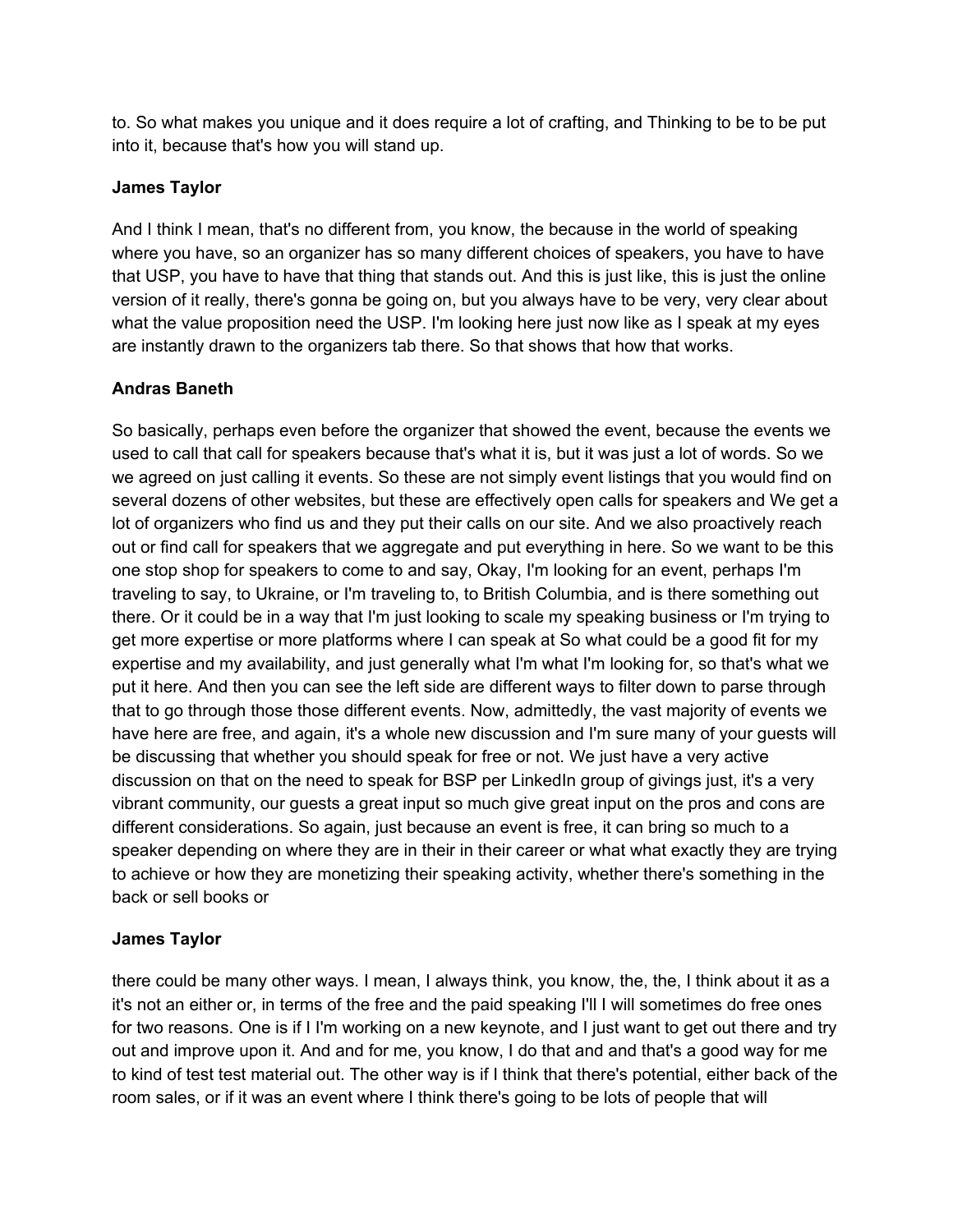potentially hire me for other keynotes like, like LSA, if it was an association of festival organizers or conference organizers, that's an obvious one, but there's obviously lots of other types as well. I'm interested here so that that free or paid? I think there's Yeah, we could we could go off with a completely other conversation. There's, well, there's so people should go to the to that LinkedIn group because I know that there is a lot of conversation about that side of things as well. One of the things I noticed on the event types, you have conference, you have moderators, workshops, you also have webinars, and for me, it's because we've had in the summit, this has been a huge growth area for them. He Like paid webinars or free webinars where there's an offer at the end of some sort, or any any any plans to to extend next I know a lot of people that run you know, they want to be even like myself like later on today, I'm gonna be running an event with from my audience, my members. And I'm I'm always looking for people to bring in as guests for the webinars and these are my paid community they've already paid. So I'm looking to do that. So do you have any plans to look at extending and an increasing number of online stages that people can speak on?

#### **Andras Baneth**

Absolutely, absolutely. So we're looking at all directions of how to provide more opportunities for speakers to pace themselves and obviously for for organizers, we encourage them and I encourage you and everyone is organizing, putting together a webinar or an online event to use speaker and find speakers. So where we're all about Obviously scaling the platform, but also tying the connections and making the bond between the speakers and the organizer stronger. So absolutely, we're very happy to to look into that as time goes by. And then just going back to your previous question regarding the organizers. So as you see, each of these event would be put on by organizer. And obviously, there are many organizers who put out different events and advertise those on speaker up. And then sometimes the organizer runs the speaker sourcing on our platform. Sometimes they prefer to use their own website or their own special forms. So that's entirely flexible and up to them. But in terms of even finding organizers that you might want to reach out to or connect with, we have here I think, several hundreds of organizers and as I scroll down, I see I'm seeing the letter A and it goes all through the alphabet. So there are really a lot of organizers who come on board.

#### **James Taylor**

And then I noticed you also have the eight agency. So how did it so you're getting more now speak up for speaker bureaus, agencies that represent other speakers.

#### **Andras Baneth**

Yeah, that again, so it's it's various, not necessarily speaker agency, some are indie agencies, some are professional associations or some trade associations. So for instance, the ICS do, it's a, it's a PR trade association, and some others are some various clubs or other other entities. So what happens for them, we look at them as partners, and whether they are speaker bureaus or other type of agency or Association. And what happens is they can list their members who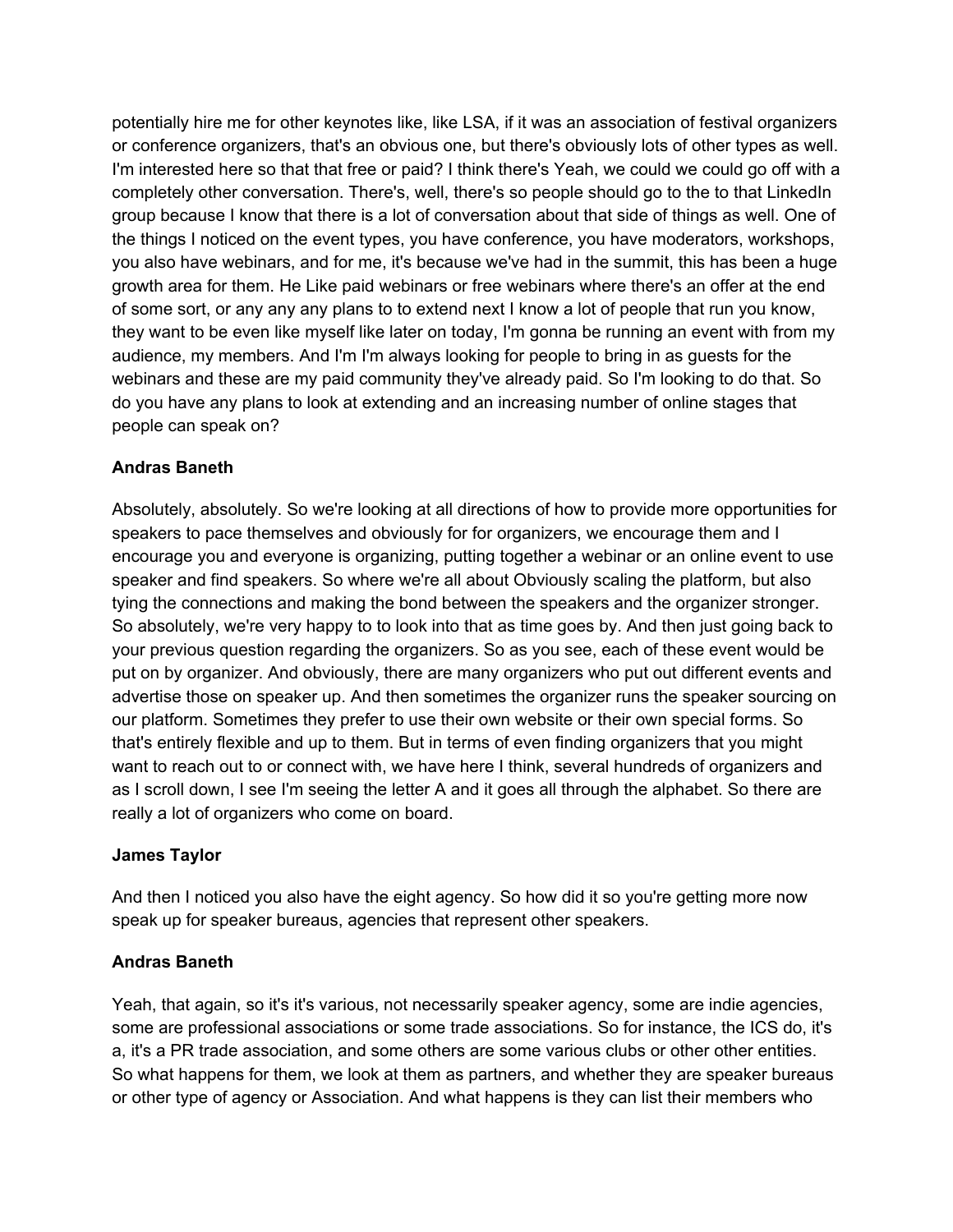are available for speaking and then they get this dedicated page with their nice logo. And, and we usually work out some sort of a deal because they bring in a lot of speakers. So we give some special discount to upgrading the members or some sort of deal that we work out with them. And it's also possible What we call a white label. And then if someone's running an agency or any sort of association organization, they can have this listing and with the search features plugged into their very own website with their branded colors with their own system under their own domain. So then similar what you and I are doing for for the ISS over to Speaker side of displaying the speakers without the visitors having to go to Speaker hub directly, but it's all happening on their own website

# **James Taylor**

that's going on. I'm looking at that, you know, I think there's so many ways you could use that even as a speaker I'm thinking if I was if I if my topic was self leadership as an example, you could almost kind of build your own little mini agency many bureau of other you know, because most people in your in your field you know most of your competitors and as people are speaking on that and say, listen, let's bring everyone together hammers on one place. You know, people can see all the different speakers. And we can we can also, you know, because people are gonna be looking for this this field as an easy way for everyone to see who the main speakers in this particular field. So you could almost get very niche. You mean you I can imagine, listen, you know, my wife is vegan. For example, I can imagine, you know, speakers that speak to vegan, there's loads of vegan every weekend, that seems to be some vegan conference vegan event be happening somewhere. And you could actually kind of build your own little community of fellow speakers or speak on your topic.

# **Andras Baneth**

Yeah, you're just a source of many great ideas. So indeed, we're also exploring how this could be best utilized. You know, the fun thing is that these what we call speaker cards, the one you see here, and these are animated, which for some reason, probably because of the screenshare does want to move but it's a little animated. And all of these can be just plugged just like a YouTube video or a SlideShare like embedded on external websites. So if you're putting together a couple For us or events, you can just grab someone's speaker card and just plug it into your system and showcase them as your as your guest. So there could be many ways that this can be utilized. And even we're going to start working with conference platforms, because we've just developed an API that's Morford important geeks among your listeners. But I know that you're you're very much into into software and things. So you would certainly know how that would work. So basically connecting that to existing platforms where we share data in a structured way. So we wrote about trying to give more visibility to our speakers and put that in front of more event planners and conference organizers as we go along. And

# **James Taylor**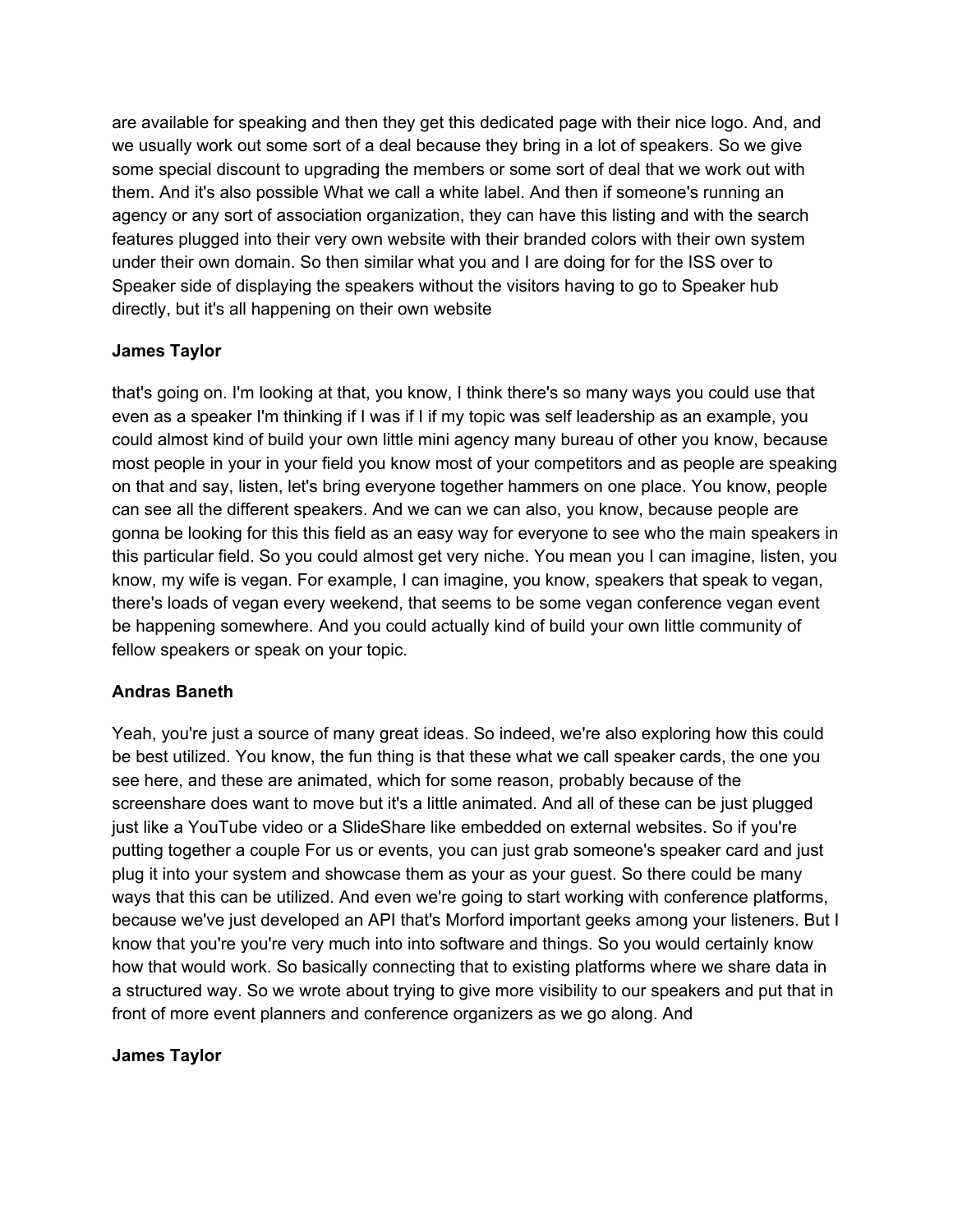just I'm looking at this, just now notice, like you have like premium on some of these cards. Yeah, you know, there's another one you had celebrity on one of the cards. Oh, yeah. Well, what are the different levels? How do those work? How do you get those different levels

# **Andras Baneth**

right now we essentially have three levels. So Anyone can join the platform. It's completely open. We're not doing any prior vetting. That's why we provide so many ways that a speaker could showcase their credibility. So the event planners will do that vetting when they find a speaker's profile, but essentially, there's a free open membership. And then you can choose to upgrade to a premium level or VIP level. And these include different services additional services. So if you're a premium, you can have a more robust speaker profile, because you can upload a limited number of videos and photos and and other content. And you can also have access to some premium content. For instance, a draft speaker contract so when you're hired, then you can download the contract and that's available to the to the pay premium members and the VIP gives access. Among the events, the paying events are are listed are shown to the VIP members. And then you mentioned celebrity and it's something we're sort of experimenting with And we are basically creating a couple of sample profiles for well known global speakers. And I wish they came directly to the platform, but that's not the case. But for instance, you take Richard Branson, Richard Branson, is listed as a celebrity, and we just redirect whoever might find him through us to Deputy Speaker Bureau. So we're not taking anyone's content. But we want to create a couple of interesting lists of let's say, the world's top 50 motivational speakers or the world's top 50 let's say vegan, vegan vegan speakers, if just take sticking to your previous example. So we're trying to have these catered lists and have some celebrity profiles to showcase and it's an experiment you know, we're we're a startup. Still, we've been on the market for a year and a half so not not completely new but still very early in our in our existence. So we're experimenting with different different approaches and different

# **James Taylor**

waste. I think I noticed early one of the celebrities is Dan Pena, who's actually one of my neighbors. As I was going through speaking earlier, and I know you know, a lot of speakers that are on there as well. And it's great. I mean, it's a community. And I also notice at the top there, you have a thing called skill camp. So

# **Andras Baneth**

yes, pickup is again, we just put it out there. Here's my photo, as it happens to be. It's basically more than the blog and it's a it's going a little deeper into the how of the speaking profession and this speaking as a business, so we had a webinar series a couple months ago. So we have those included here where you can have the slides, the recording and the full transcript of each of these webinars. And then here's at the bottom you have the speaker contract and we are continuously adding more content to this so that again, it's some are available for everyone,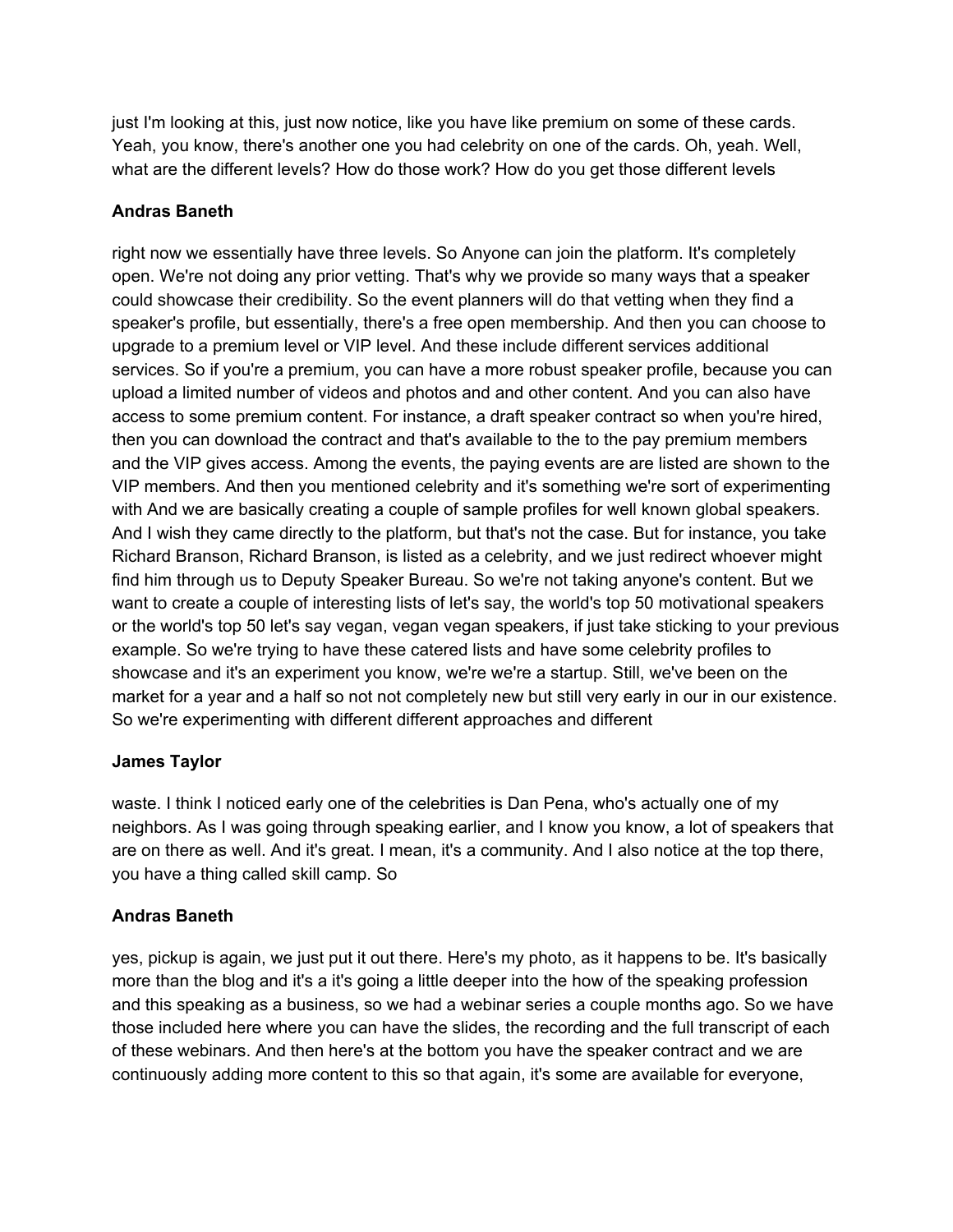some PCs. are available for the premium and VIP level. So we're trying to build here a almost like a trading pores or knowledge repository that the members can can access.

#### **James Taylor**

I think that's really smart me I think about brands like HubSpot, for example CRM, right? they they they came I'm part of the reason that they grew so fast was because, you know, they they created this great educational content. And it really really, I mean, I, I downloaded loads of their ebooks and read loads, it went on losing their webinars as well, because they just added that additional content. So this is great, because you're putting all this educational content together, putting these some of these webinars together as well. So that's, that's absolutely fantastic. So you've got everything here. So to get started, people can just sign up the if they can sign up for for free here as well and start kind of building building the kind of profiles Yeah, anything else that we should be kind of aware of as a speakers that you know, it'd be It'd be worth pointing out at this stage.

#### **Andras Baneth**

But I think speakers are are realizing how to best position themselves and how to best market themselves in this very, very role speaking industry. So some speakers just focus on specific markets, for instance, if they are more motivational speaking every or they might be just running workshops on project management, and they also speakers of some sort, not necessarily what you would immediately think about as a public speaker, but they are doing speaking as a business. So I think, really finding, just asking those very, very basic fundamental questions of which target audience or which target market what is the key topic or a handful of topics that they want to talk about, and then making that very clear value proposition into their profile to be discoverable and at the same time, being very proactive and finding Gaining activity organizers conferences and events to to be visible. And then there's certainly a lot more depth to it. And many of your guests will who gave give great advice, but much better than I can on how to formulate a speaking proposition or pitch, what is the best way to create your demo video, or how to keep your topics fresh, and that is that the shelf life doesn't kill it after a couple of months or years. So there are just so many sub topics we could talk about creating that very strong value proposition is probably the first half.

# **James Taylor**

And as I'm looking at, I mean, you mentioned like having those lists, I think, you know, one of the top key keyword phrases as a speaker is going to be something like top leadership speakers, for example, that will be an obvious one. So looking at this as a as a speaker, and also as a marketer. I'm also thinking actually, what I could do is you could, you could put together like a list of the top like a query To the list of 25, the top speakers in your area, you could put it in, put it together or your own your own website. And then each of those have been having them linked to their sport speaker hub profiles. And it actually gives you a really good opportunity to reach out to each of those individual speakers and build relationships with them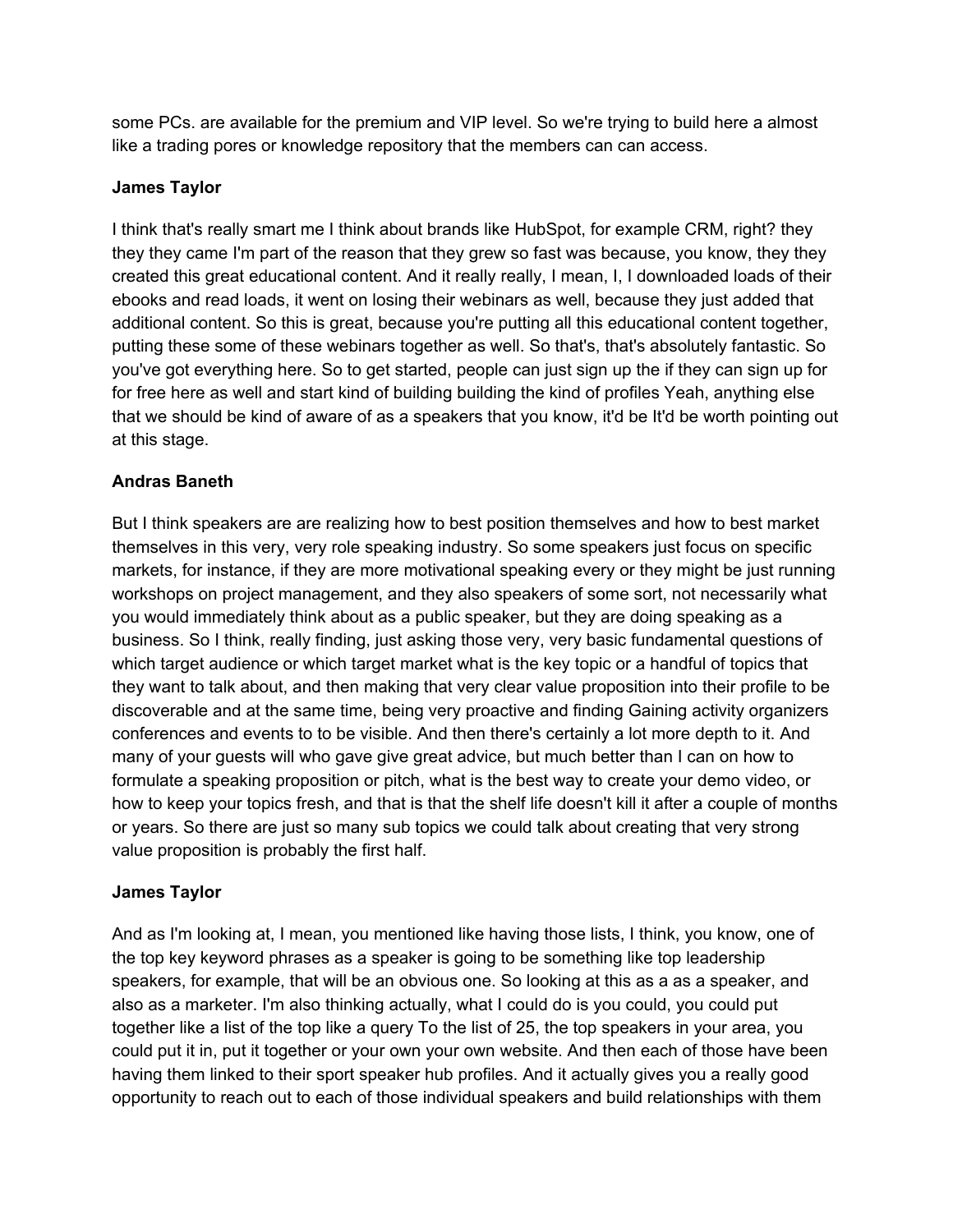as well. Yeah, you can have a lot of fun with this or such great, we're gonna have a link here on this page. So people can just click here, and that's going to take you through to the speaker hub site. And you can just get started building that that free a free account and also, you know, for me, I think one of the most useful things when I got started in using speak hub, we're just looking around at the other profiles of some of my my fellow speakers speak in the same area as me and thinking like how can I differentiate myself in that sometimes it's the the video sometimes it's the blurb, the text or the photos or other things that you kind of add on to it. So yeah, absolutely. One of I think you've built an amazing marketplace here and I can really see this is becoming a Growing me it's only a year and a half old. Foster is already has already grown. Anything else. If anyone wants to know anything else about speak Harbaugh, if there are any kind of questions, and if there's any way that they should go or any way they should reach out the best way,

# **Andras Baneth**

maybe maybe just one word because I know that's a very it's a crucial point when it comes to being on a platform like this. And some speakers might say, Well, I don't want to be where everyone else is, I want to be some someplace else. But the way I look at it is it's it's not speakers are are not really competing with each other. But they are there are just so many other factors that go into a speaker selection, that you you may not be direct competitors with, with 99% of the others because you're talking about expertise is different because they might be looking for someone who has a certain qualification or a background, or they might be looking for someone who's a native speaker or On the contrary, someone is not a native speaker but brings a different perspective. So all these factors come in and if you Compared to, let's say, eBay, it's the, the tennis racket is not very competing with the with, with a coke bottle. And that's not competing with buying a new house. These are all very, very different products, even though they might be the same marketplace. And again, events are looking for that very unique perspective. So this you don't necessarily need to distinguish yourself from the others. As much as you just need to be as a standalone, great speaker who provides a great value proposition.

# **James Taylor**

That's what you need to do. Listen, well. Thank you so much for kind of coming on today. And also thank you for supporting international speakers. I know you and I had this conversation a few months back and I said, I've got this idea. What do you think about this, you get great feedback on it. And and here we are now.

# **Andras Baneth**

Yeah, that's very thoughtful. I truly appreciate that. And how you put that together and the speaker lineup and I'm truly honored to be to be part of have such a prestigious speaker lineup and thank you so much for the opportunity I'm really happy to be part of this.